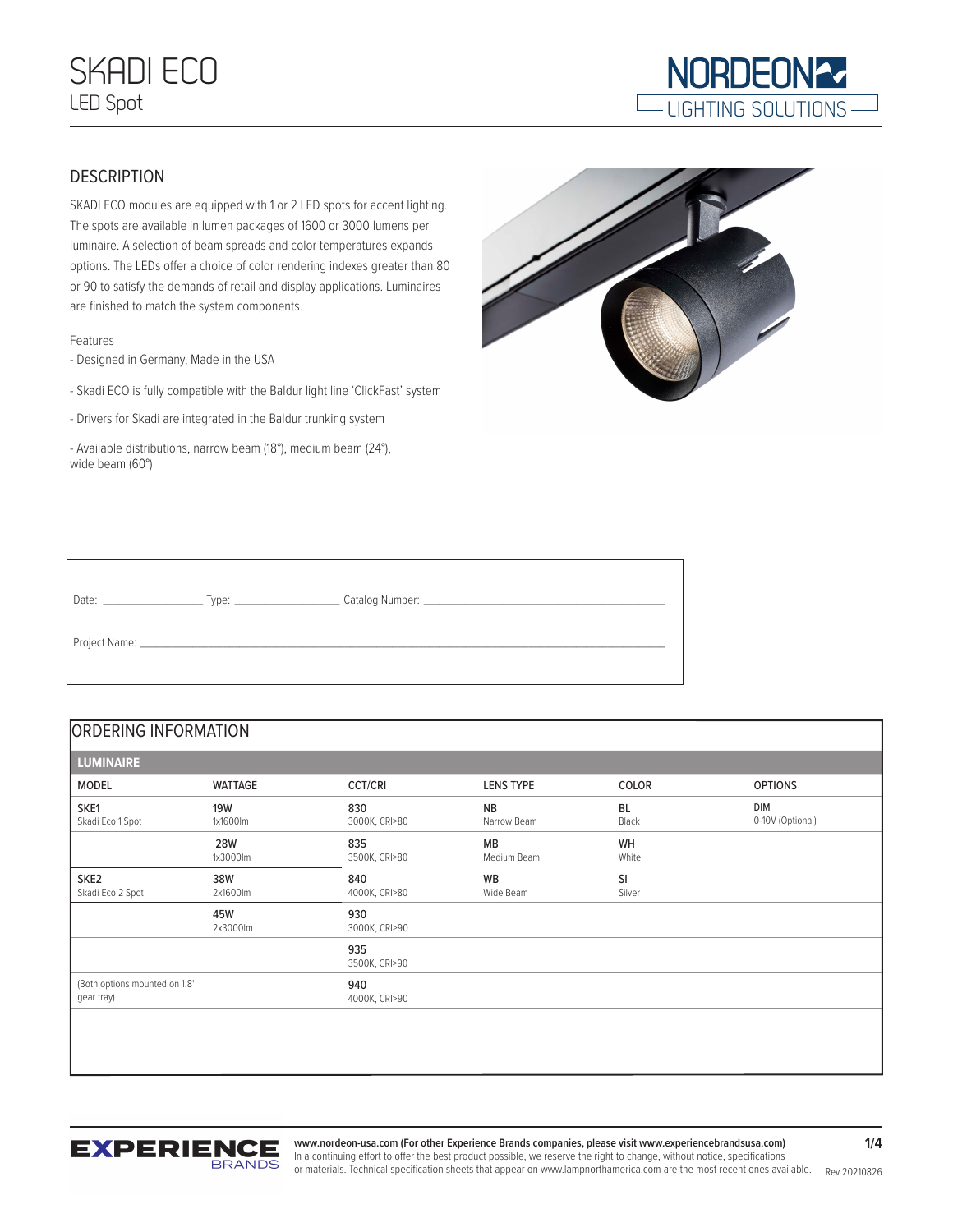

# PRODUCT SPECIFICATIONS

| <b>LUMEN EFFICIENCY (Im/W)</b> | Up to 100lm/W                                                                                      |
|--------------------------------|----------------------------------------------------------------------------------------------------|
| <b>LED MODULE</b>              | Luxeon CoB                                                                                         |
| <b>LIFETIME</b>                | $L70 > 50,000$ hours                                                                               |
| <b>COLOR TEMPERATURE</b>       | 3000K (warm white), 3500K (warm white), and 4000K (neutral white)                                  |
| <b>COLOR RENDERING INDEX</b>   | Ra > 80 or 90                                                                                      |
| <b>LED DRIVER</b>              | Philips Xitanium 0-10V, 120-277V, Inventronics 0-10V, 120-277V<br>DALI optional                    |
| <b>OPTICS</b>                  | Narrow beam (18°), medium beam (24°), wide beam (60°)                                              |
| <b>LUMEN OUTPUT</b>            | 1600lm or 3000lm per spot                                                                          |
| <b>MOUNTING OPTIONS</b>        | Skadi ECO module is mounted in the Baldur trunking system using the ClickFast<br>system (toolless) |
| <b>FIXTURE COLOR</b>           | White (RAL9016), black (RAL9005) or silver (RAL9006)                                               |
| <b>CERTIFICATION</b>           | CSA/US for Damp locations                                                                          |
| <b>PROTECTION CLASS</b>        | Ш                                                                                                  |
| <b>PROTECTION LEVEL</b>        | <b>IP40</b>                                                                                        |

| <b>FIXTURE CAT. NO</b> | <b>DESCRIPTION</b>                    | <b>INPUT RATINGS #</b>            |  |
|------------------------|---------------------------------------|-----------------------------------|--|
| SKE1                   | $(1)$ Spot Module $(1600 \text{ Im})$ | 120V-277V 0.16A-0.07A<br>19W 60Hz |  |
| SKE1                   | (1) Spot Module (3000 lm)             | 120V-277V 0.24A-0.11A<br>28W 60Hz |  |
| SKE <sub>2</sub>       | (2) Spot Module (1600 Im each)        | 120V-277V 0.32A-0.15A<br>38W 60Hz |  |
| SKE <sub>2</sub>       | (2) Spot Module (3000 Im each)        | 120V-277V 0.37A-0.17A<br>45W 60Hz |  |

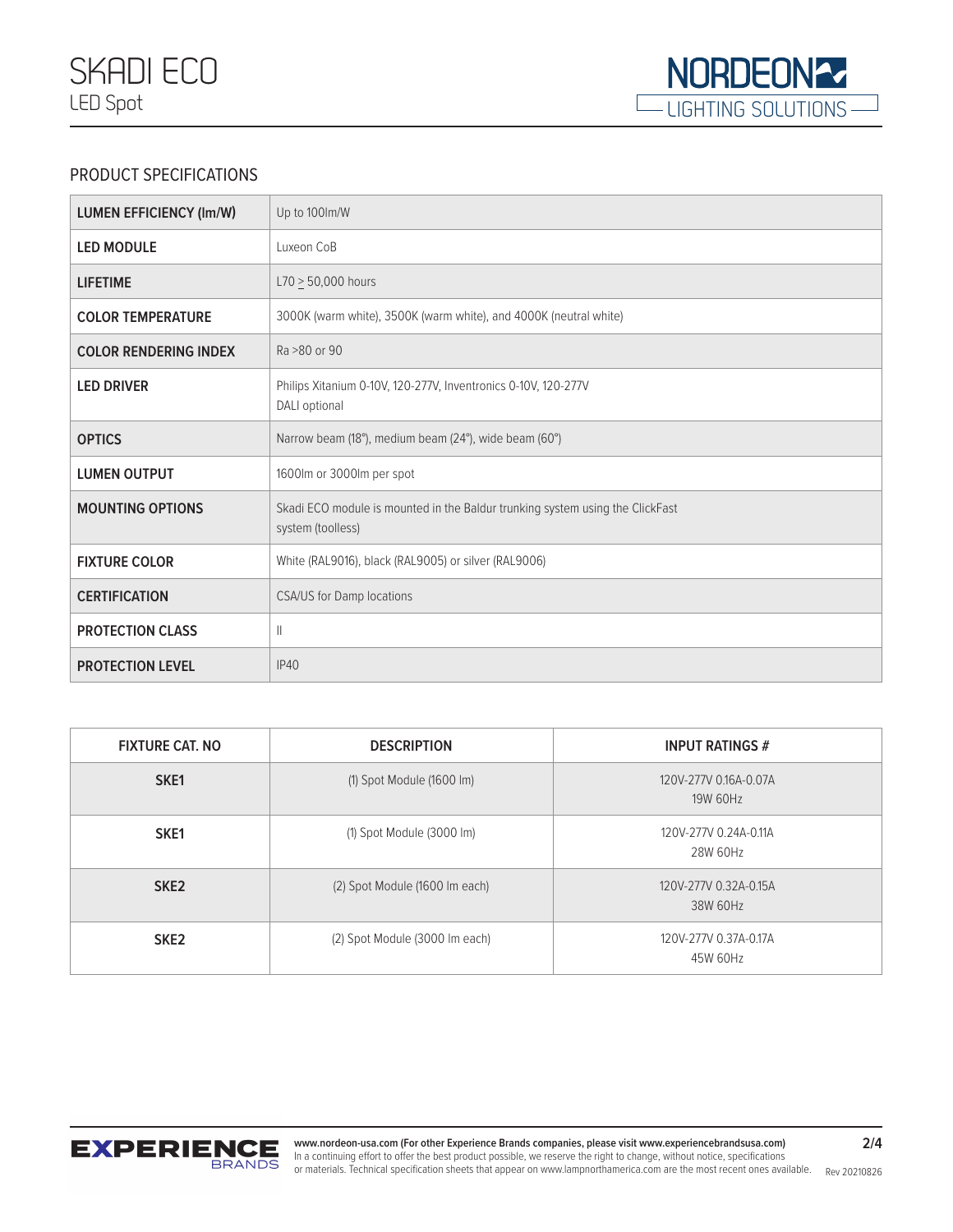

### DIMENSIONS

All dimensions are shown in inches unless otherwise noted.







or materials. Technical specification sheets that appear on www.lampnorthamerica.com are the most recent ones available. Rev 20210826 **www.nordeon-usa.com (For other Experience Brands companies, please visit www.experiencebrandsusa.com)** In a continuing effort to offer the best product possible, we reserve the right to change, without notice, specifications